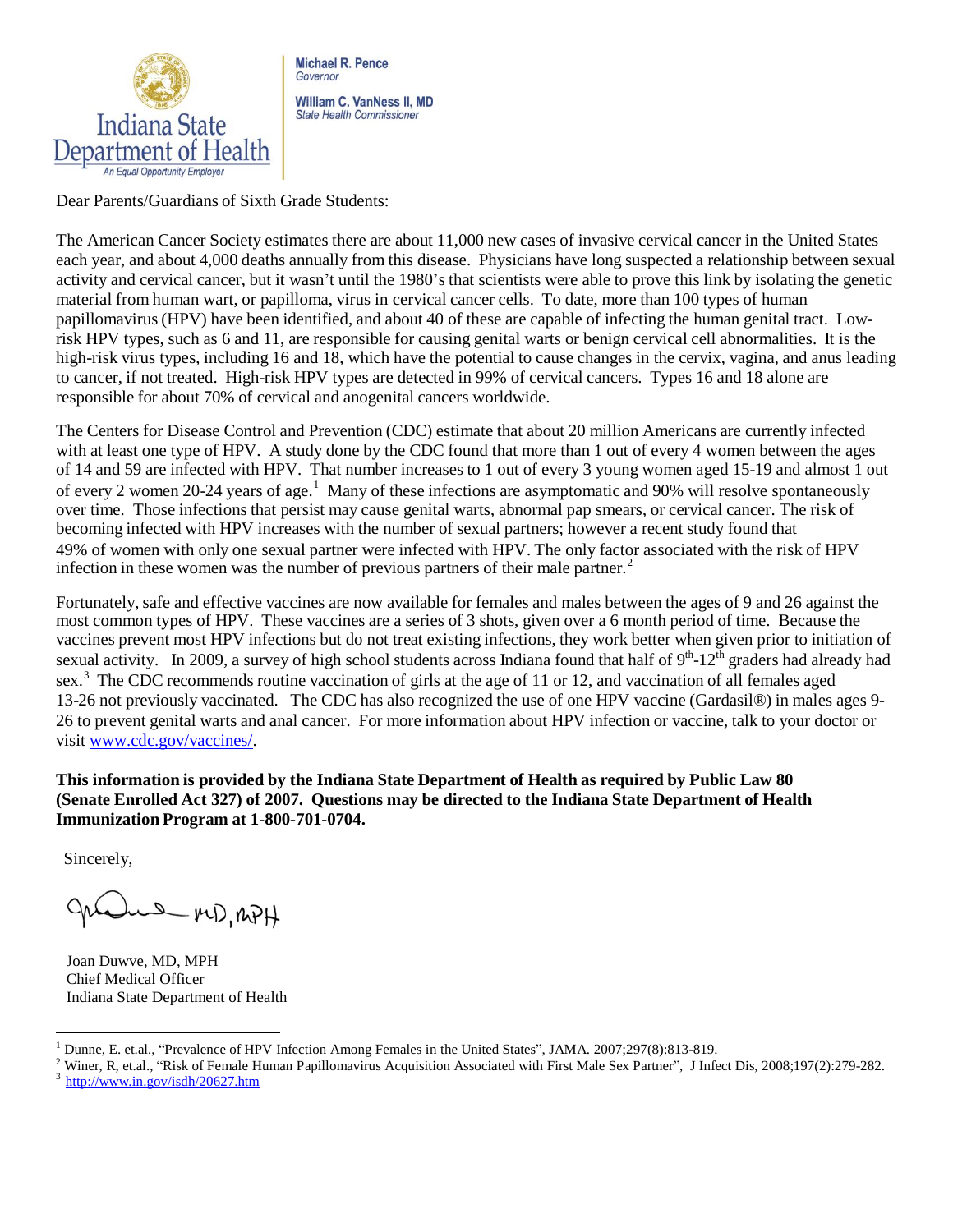

# **Human Papillomavirus (HPV) Fact Sheet**

### **What is genital HPV infection?**

Genital human papillomavirus (also called HPV) is the most common sexually transmitted infection (STI). There are more than 40 HPV types that can infect the genital areas of males and females. These HPV types can also infect the mouth and throat. Most people who become infected with HPV do not even know they have it.

## **What are the signs, symptoms and potential health problems of HPV?**

Most people with HPV do not develop symptoms or health problems from it. In 90% of cases, the body's immune system clears HPV naturally within two years.

- But sometimes, certain types of HPV can cause genital warts in males and females.
- Other HPV types can cause cervical cancer. These types can also cause other, less common but serious cancers, including cancers of the vulva, vagina, penis, anus, and head and neck (tongue, tonsils and throat).

#### **How do people get HPV?**

HPV can be spread through genital contact, oral sex, vaginal sex or anal sex, even when the infected partner has no signs or symptoms.

A person can have HPV even if years have passed since he or she had sexual contact with an infected person. Most infected persons do not realize they are infected or that they are passing the virus on to a sex partner.

Very rarely, a pregnant woman with genital HPV can pass HPV to her baby during delivery.

### **How does HPV cause genital warts and cancer?**

HPV can cause normal cells on infected skin to turn abnormal. Most of the time, you cannot see or feel these cell changes. In most cases, the body fights off HPV naturally, but in cases when the body does not fight off HPV, HPV can cause visible changes in the form of genital warts or cancer. Warts can appear within weeks or months after getting HPV. Cancer often takes years to develop after getting HPV.

### **How common are HPV and related diseases?**

**HPV (the virus).** Approximately 20 million Americans are currently infected with HPV. Another 6 million people become infected each year. HPV is so common that at least 50% of sexually active men and women get it at some point in their lives.

**Genital warts.** About 1% of sexually active adults in the U.S. have genital warts at any one time.

**Cervical cancer.** Each year, about 12,000 women get cervical cancer in the U.S.

**Other cancers that can be caused by HPV.** Each year in the U.S., there are about:

- 4,700 women who get vulvar or vaginal cancer
- 1,000 men who get penile cancer
- 2,700 women and 1,700 men who get anal cancer
- 2,300 women and 9,000 men who get head and neck cancers. [Note: although HPV is associated with some of head and neck cancers, most of these cancers are related to smoking and heavy drinking.]